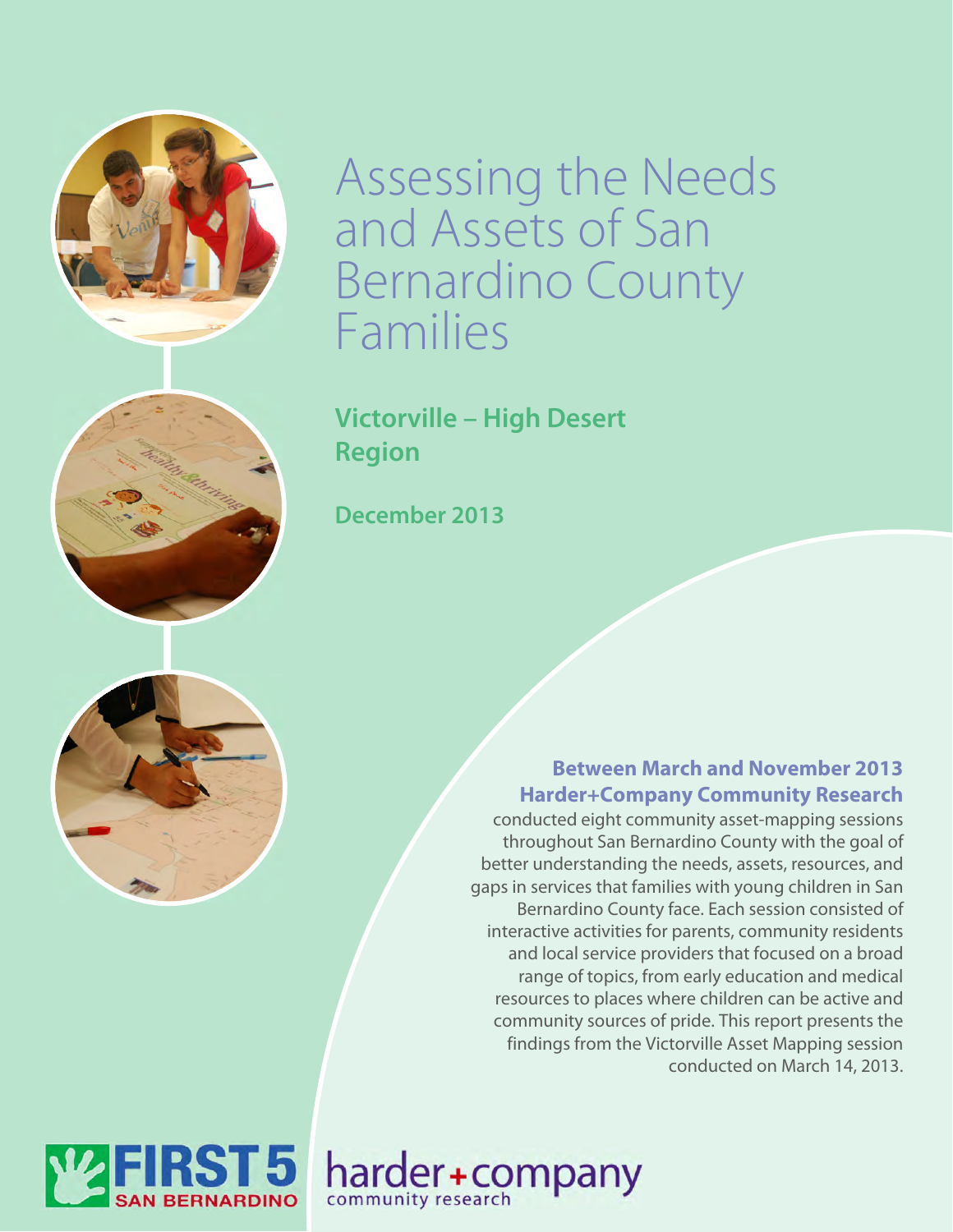# The Approach: Asset Mapping

For this project, First 5 San Bernardino and Harder+Company Community Research adopted asset mapping as an approach to understanding community needs for this project. Asset mapping has at least two important advantages over other traditional needs assessment approaches that made it well-suited to meet First 5 San Bernardino's goals: it is strengths-based and inclusive.

Asset mapping focuses first on what is available and working in a community. These resources can then be leveraged to help address the needs of that same community – allowing for a strengthsbased approach to problem solving. Simply put, being aware of both the resources and needs of a community allows for the development of more strategic solutions that have a higher likelihood of achieving outcomes. Traditional needs assessment focuses primarily on what's missing from a community.

Second, asset mapping is inclusive – the technique makes it possible for a diverse group of people to work together to describe and understand the community. First 5 San Bernardino was eager to include a strong parent perspective in this project alongside the professional knowledge that service providers and leaders bring. Anyone who lives in a community is well-positioned to participate in asset mapping regardless of education, literacy level, language spoken or prior experience with this type of activity. Asset mapping truly allows a seat at the table for anyone with firsthand knowledge of the community.

Asset mapping sessions resulted in lively discussions and debates about every community we conducted them in. We hope the information in this brief report conveys the passion that community members brought to the session. We are indebted to them for their time and participation in this process.

#### About this report:

The fold out map to the right provides an overview of the mappable assets and needs in Victorville. The report that follows provides more detailed information about the community–identified assets and needs.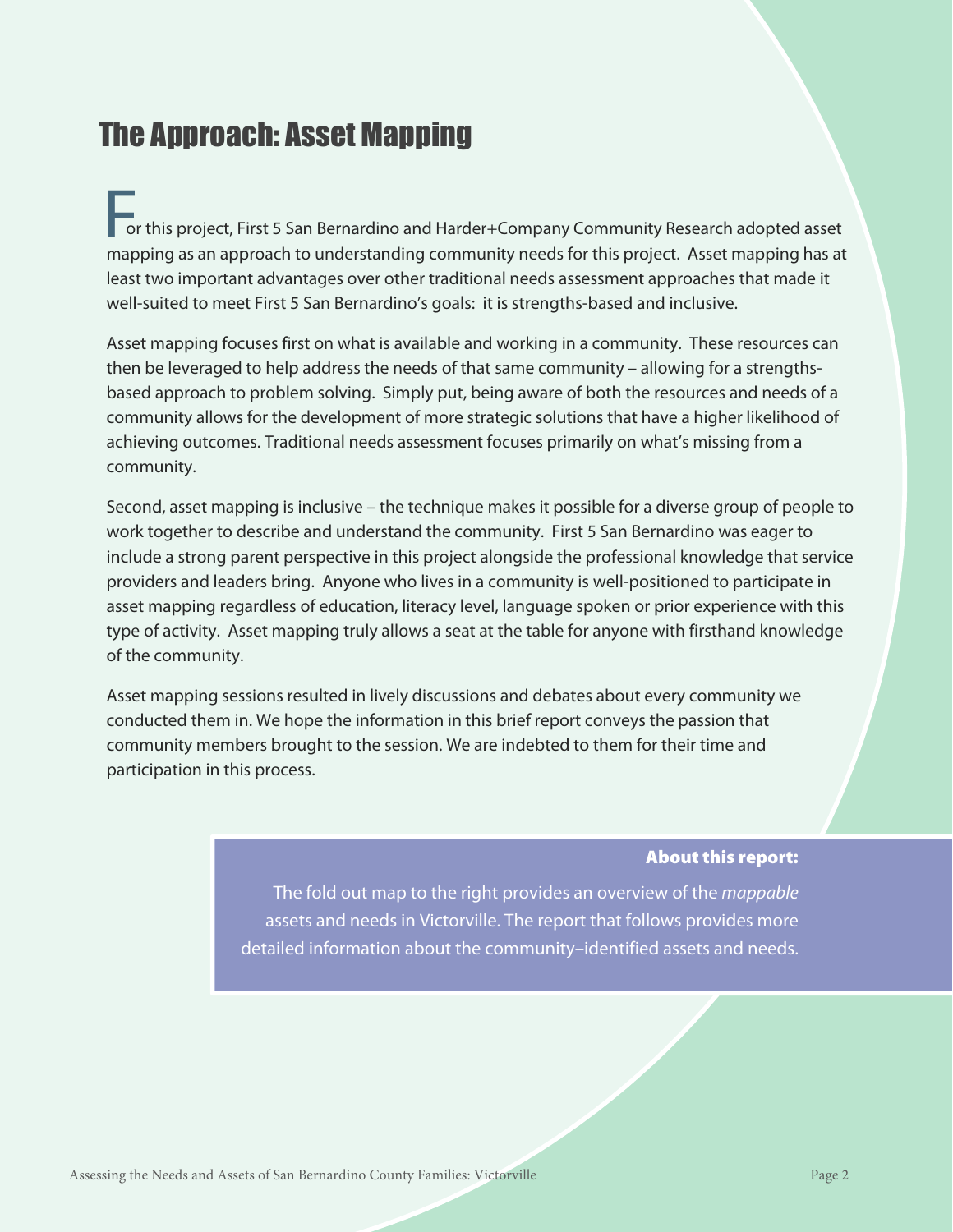### **MAPPING SAN BERNARDINO COUNTY'S NEEDS AND ASSETS**



High Desert Region Victorville





**Z MILES** 

### **Victorville Asset Mapping**

This summary map shows communityidentified assets and needs in the Victorville community. During the asset mapping workshop a mix of about 15-25 local parents, residents, and service providers worked together in various activities to identify current community strengths and challenges. Participants discussed a broad range of assets including schools, child care, food outlets and health care facilities. Although this is not an exhaustive list, First 5 San Bernardino and key community partners can use this map to build on existing resources and strengthen the foundation of services for children 0-5 and their families.

### **Key Findings:**

 $\blacksquare$  Many community members feel that Victorville lacks resources and infrastructure required to meet basic needs and create a thriving community. Community members often travel outside the Victorville areas to access services and resources, including their work and key medical resources for their children.

+ Childcare and early education resources, including preschools, were identified as a major need in Victorville. Although some resources are available, they are concentrated in neighboring Apple Valley.

 $\pm$  Youth enrichment programs are a key priority for many Victorville residents.

 $\blacksquare$  The lack of walkable neighborhoods and little public transportation create a sense of unsafety and isolation for many community members.

**MZFIRST5** 

**MARCH 2013** 

community research

harder+company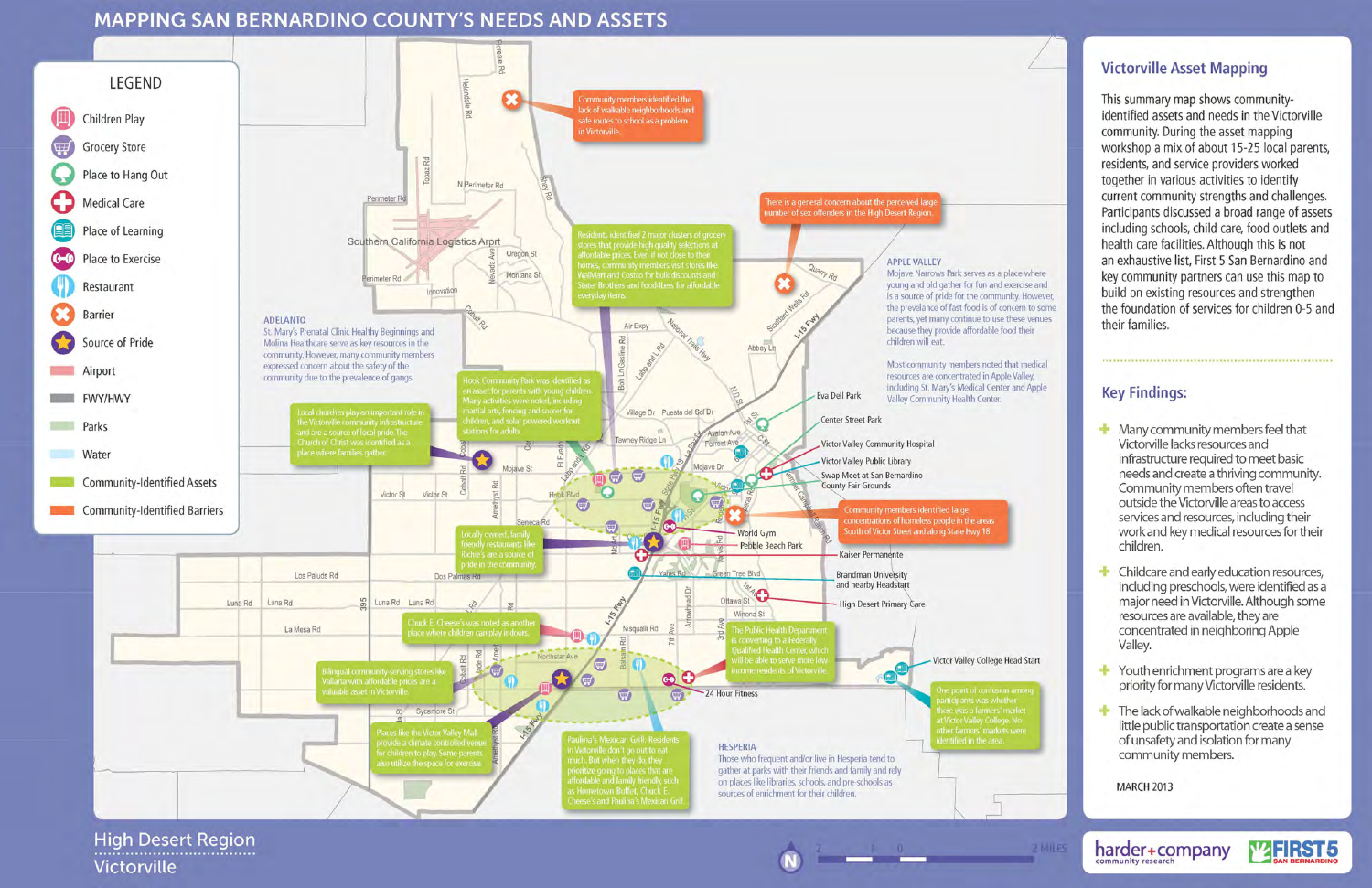# What does everyday life look like for parents and community members in Victorville?

**M** ost community members in Victorville and the High Desert Region travel to several cities on a daily basis for things like work, groceries, finding children's activities and obtaining resources to maintain their family's health and safety. About half of the asset mapping

participants live and work in different cities, and most noted that many of their friends travel "down the hill" to San Bernardino (and surrounding cities) for work. This means many parents spend a great deal of time commuting between Victorville and other cities. Most participants felt there is not one particular industry in the High Desert that employs people, and those who do



work in the High Desert often do so at fast food restaurants.

Parents mapped out where they grocery shop, take their children to school and receive medical care.

 **Access to healthy affordable food continues to be a challenge for** 

**many families.** Currently, most participants go to places like Vallarta, Food 4 Less, Pueblo Market and Stater Bros for groceries as those places often have specials or less expensive food items. Most community members noted that even when they go to other places to buy groceries they utilize *Vallarta* and Pueblo Market as their primary source for fruits and vegetables because the produce is less expensive and of better quality. One point of confusion among participants was whether there are farmers markets located in or near Victorville. One participant felt very sure that there are farmers markets at the local community college while others said there used to

 be but no longer are. In either case, no participant mentioned obtaining their fruits and vegetable from farmers markets. Several families noted going to Wal-Mart or Costco to buy products in bulk. Most importantly, parents seek places where they can purchase healthy foods at affordable prices. In order to meet this goal, parents visit multiple stores and travel long distances.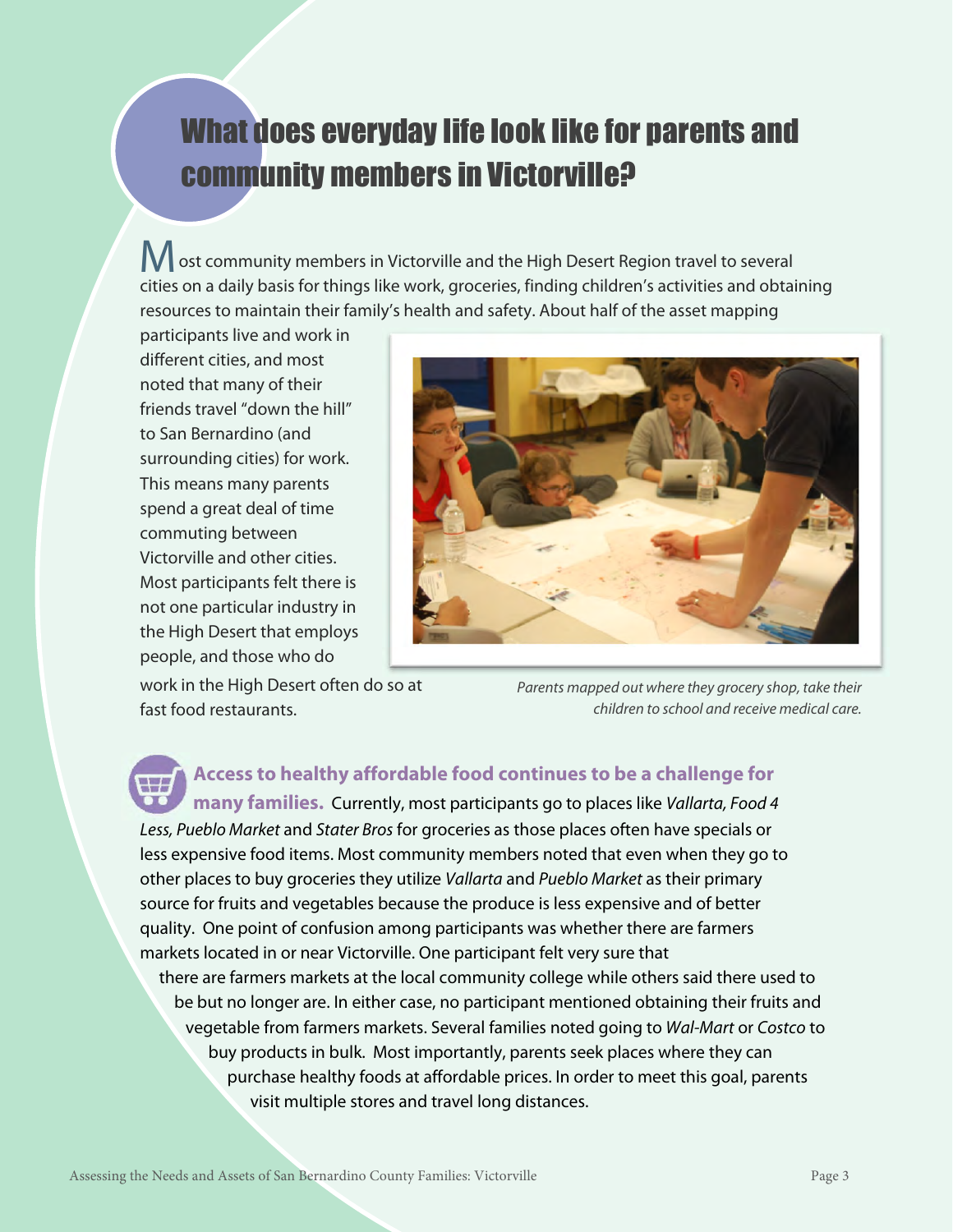When participants were asked to identify resources lacking in Victorville which make it difficult to raise a child the most frequent responses included food, homes, and jobs.

### **Community members value places where they can gather and exercise.** Places like

Hook Community Park and Victor Valley Mall play multiple and important roles for parents with young children. Hook Community Park serves as a safe place for parents and children

*"None of the neighborhoods [are] walkable… there are lot of empty spaces and nothing for kids to do."*

~Victorville Resident

to play and exercise; one community member even noted the solar powered exercise equipment as a great asset for the community. Other parks, such as Eva Dell Park and Center Street Park were noted as places to exercise and gather. Although most parents don't bring their children to these parks during the summer due to the high temperatures in the High Desert Region. Air conditioned indoor places are highly valued by families who want a safe place to gather where their children can exercise and play. Consequently, Victor Valley Mall is a great source of pride for many families; it is frequented often by many families, even if just to walk around inside.

Although some of the parks in the High Desert Region are valued by community members, most are still concerned that there is not much for their children to do. Another area of concern is the lack of afterschool activities or places to gather for youth. Parents and youth alike felt the lack of activities for them often leads youth to engage in risky and unsafe behavior.



Parents mapped where their children obtain exercise by using stickers.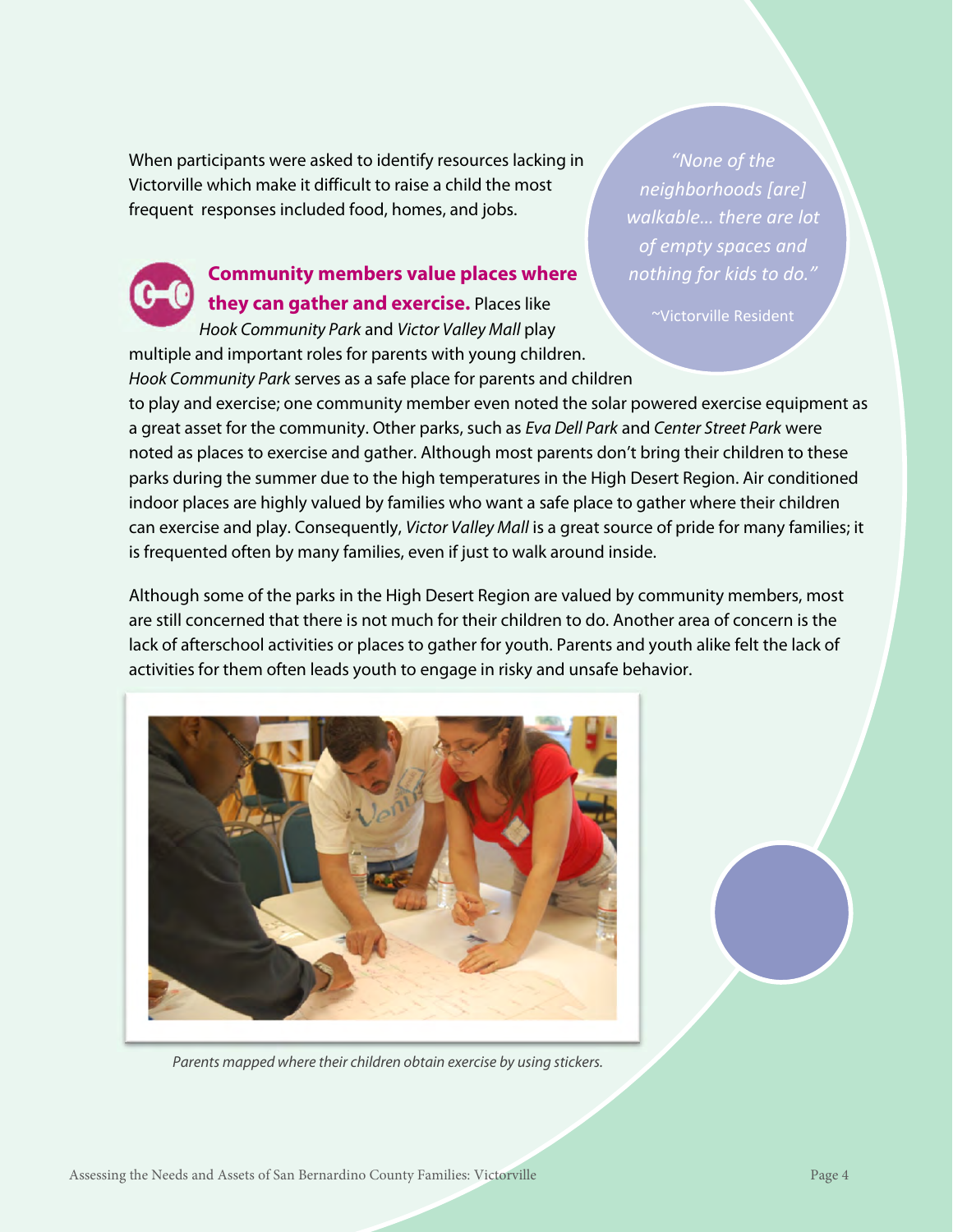# How do parents care for their families' health?

**Routine and prenatal medical care is accessible in the region, however parents continue to travel long distances for specialized care.** St. Mary Medical Center, located in both Adelanto and Apple Valley, is a valued resource for many parents who have received and continue to receive primary care and prenatal services there. Community members also noted receiving services from Kaiser and Victor Valley Medical Center (both are located in Victorville). Parents voiced concerns about the **lack of accessible pediatric specialists** in the region.

Most community members have to travel to San Bernardino or Fontana to see medical specialists or for emergency services. This daunting task may serve as a barrier to health care access for two reasons: 1) households with two working parents may have difficulty getting time off work and 2) many High Desert families have limited access to transportation. One of the major challenges in the High Desert Region shared by many community members is the lack of reliable and efficient public transportation.

Two additional healthcare resources are anticipated to open in Victorville. The first is Molina Healthcare's new medical center, which will provide services primarily to low income residents. Some of the services offered will be at no cost to its members. The second anticipated health care resource is the conversion of Victorville's Public Health Care Department to a Federally Qualified Health Care (FQHC)<sup>1</sup> center which will increase access to care for those families with Medi-Cal.

**Ensuring children practice good oral health is a priority for parents. However, most parents feel there is a lack of services and education to support them and their children.** Every participant indicated they attempt to instill good oral health habits in their children, including brushing their teeth, flossing, and using mouthwash daily. However, many parents continue to face challenges in ensuring their children maintain good oral health. Two parents acknowledged they take their children to the dentist every six months. Most other parents did so far less often and many cited a lack of pediatric dentists in the area as the reasons for less frequent dental visits. Some community members rely exclusively on community-provided dental care (such as school-based dental fairs) and several parents reported that their children had bad

 $\overline{a}$ 

<sup>&</sup>lt;sup>1</sup> FQHCs are community-based organizations that provide comprehensive primary care and preventive care, including health, oral, and mental health/substance abuse services to persons of all ages, regardless of their ability to pay or health insurance status.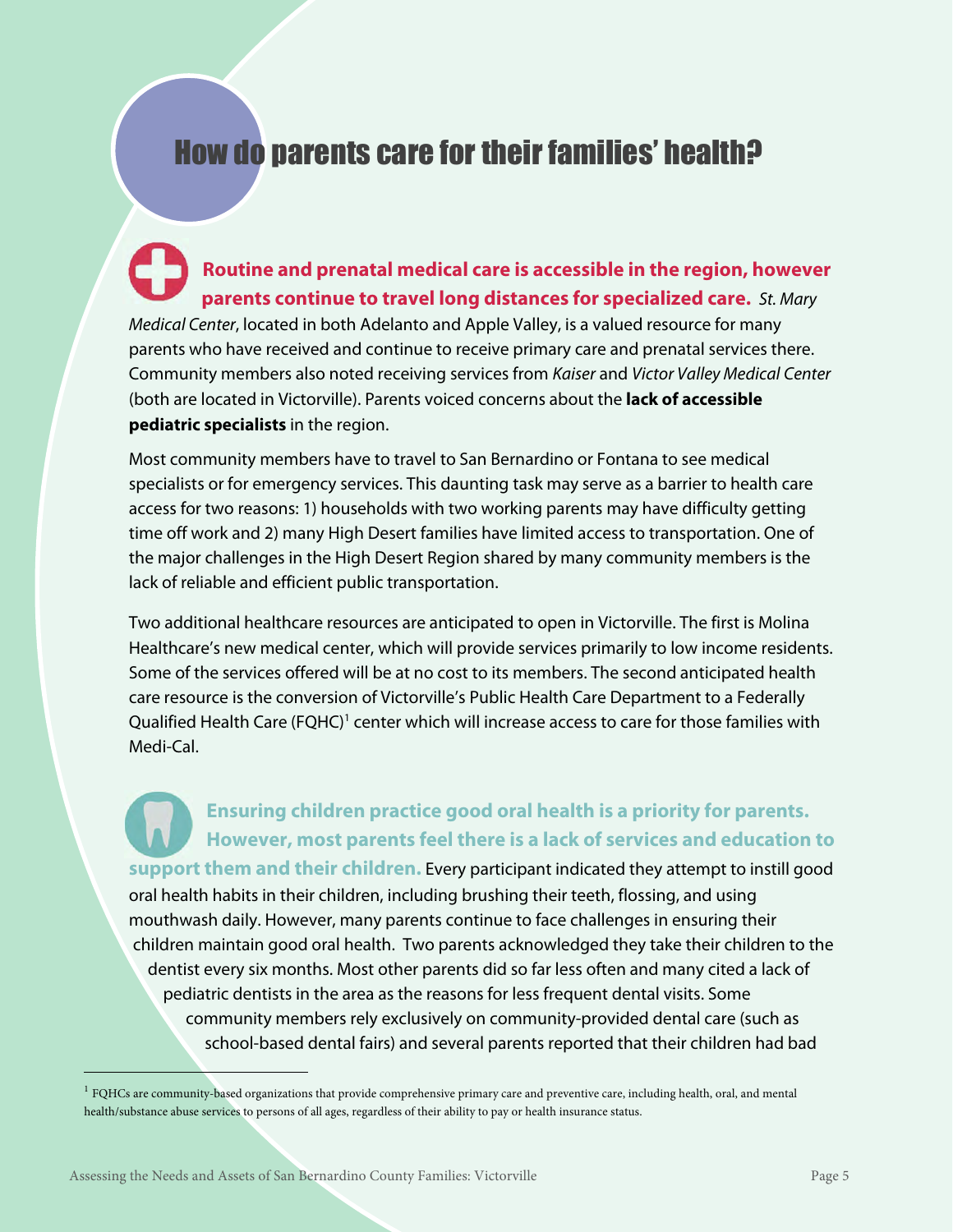experiences visiting dentists who seemed to lack adequate training in pediatric dental care.

Parents are eager to receive practical information to help them develop good oral health habits in their young children but feel sources of obtaining this information are limited in the region. Some parents reported receiving information from their dentists, but the majority of parents rely on resources from their children's schools and community events such as health fairs.



#### Identifying parent's practice and knowledge:

Community members utilized "placemats", like the one pictured here, and worked in teams to identify dental health practices, challenges, and gaps in services.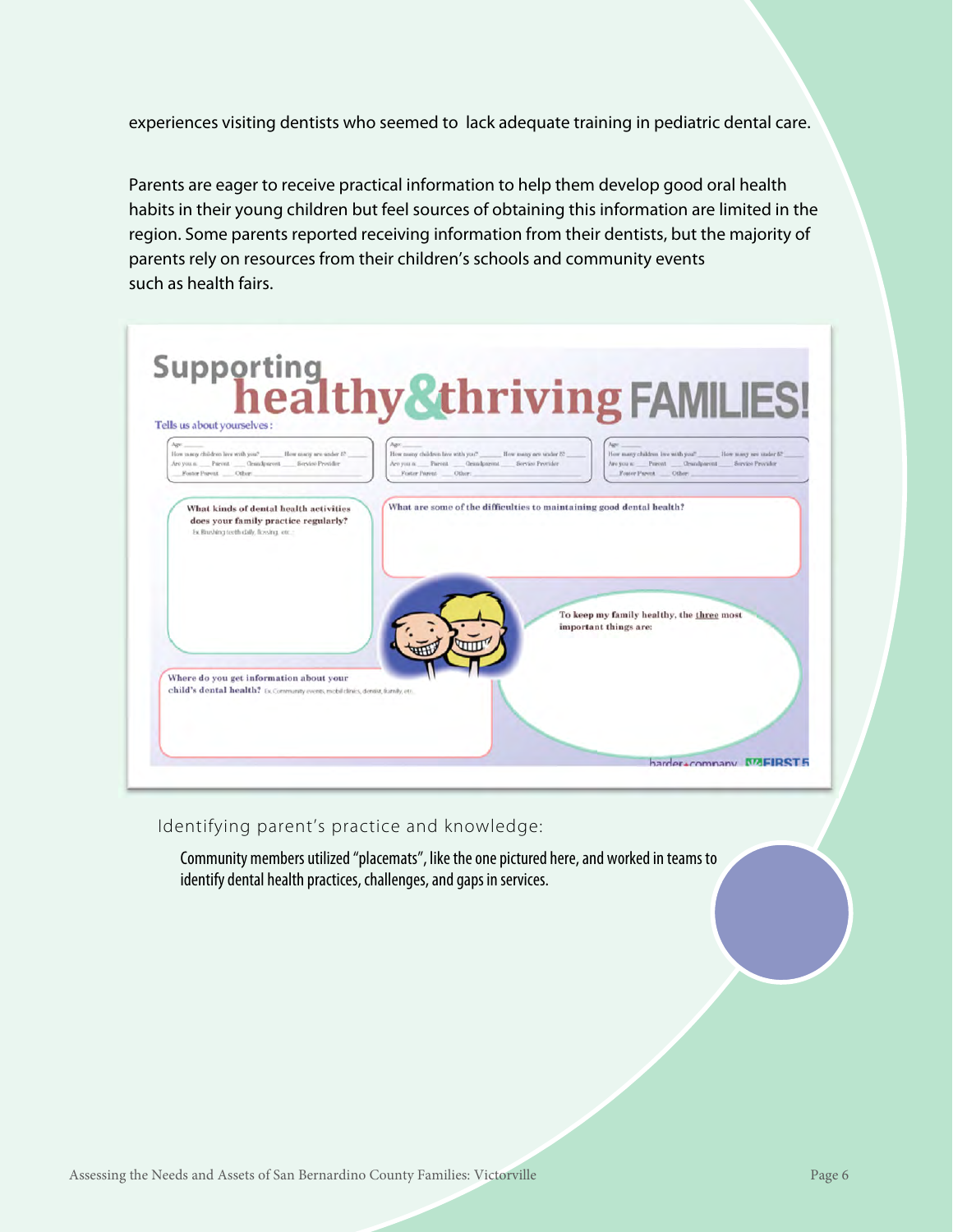# What learning opportunities are available for young children and their families?

**Local preschools are highly valued but childcare for younger children is a substantial need.** Preschools in Victorville as well as Hesperia and Apple Valley were noted as having high quality educational services for young children. Most parents whose children attend those preschools consider them a great asset for the community. However, many parents are forced to rely on friends, family and neighbors to care for children less than three years of age as there is a lack of affordable center-based care for children in this age group. This presents a great challenge for parents who have to work and who have no informal childcare. **Affordable childcare was noted as the largest need for parents with children 0-5.** 



**Adults value parenting education and opportunities to learn with their** 

**children.** All the parent participants reported that they regularly engage in educational activities with their children; this includes reading to them, practicing the alphabet, and singing songs together. However, most **parents are interested in attending parent workshops to learn more about their child's development** and how parents can best support learning. Workshops requested by parents included parenting skills, health care, healthy eating, and information about how to navigate schools and advocate for their children.

#### **Community Desires for the High Desert Region**

**The word cloud below illustrates resources participants most desire for Victorville and surrounding cities.** Participants were asked to name some things they would like to see in their community. Words appearing in larger type appeared more frequently in their responses. Overall community members desire more **parent workshops and better public transportation**.

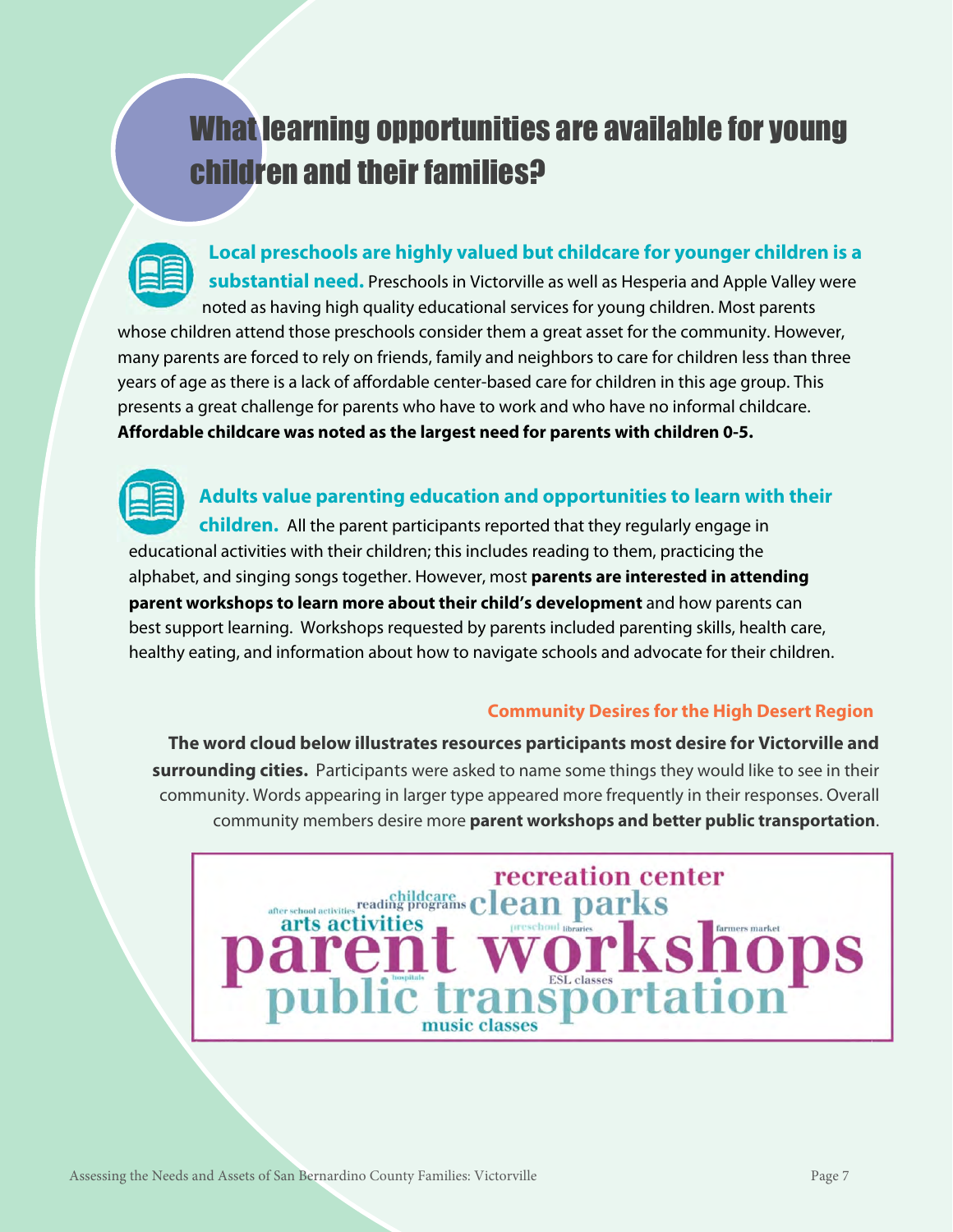# Summary of community-identified needs in Victorville and the High Desert Region

- Residents report a lack of resources to meet basic needs as well as infrastructure to create a thriving community. Community members often travel outside the Victorville area to access services and resources, including to find work and to access medical care for their children. This includes traveling to other areas in the High Desert Region (commonly Adelanto and Hesperia) and sometime traveling more than 40 miles to the City of San Bernardino.
- Childcare and early education resources, including preschools, were identified as a major need in Victorville. Although some resources are available in the High Desert, they are concentrated in neighboring Apple Valley. Cost to access these services is a major barrier for most working families.
- Youth enrichment programs are a key priority for many Victorville residents. Currently, most residents felt youth have few productive options for using out-of-school time, which has often led youth to engage in high-risk behavior.
- A lack of walkable neighborhoods and scarcity of public transportation in Victorville cause many community members to feel isolated and unsafe in their own neighborhoods.



#### Summary of needs in the High Desert\*

\***Community members** were asked to name some things that families with young children need that currently are not available in the region. The "word cloud" to the right illustrates their responses. Words appearing in larger type appeared more frequently in their responses. Overall **childcare** and **healthcare** appear to be the largest needs for families in the

High Desert Region.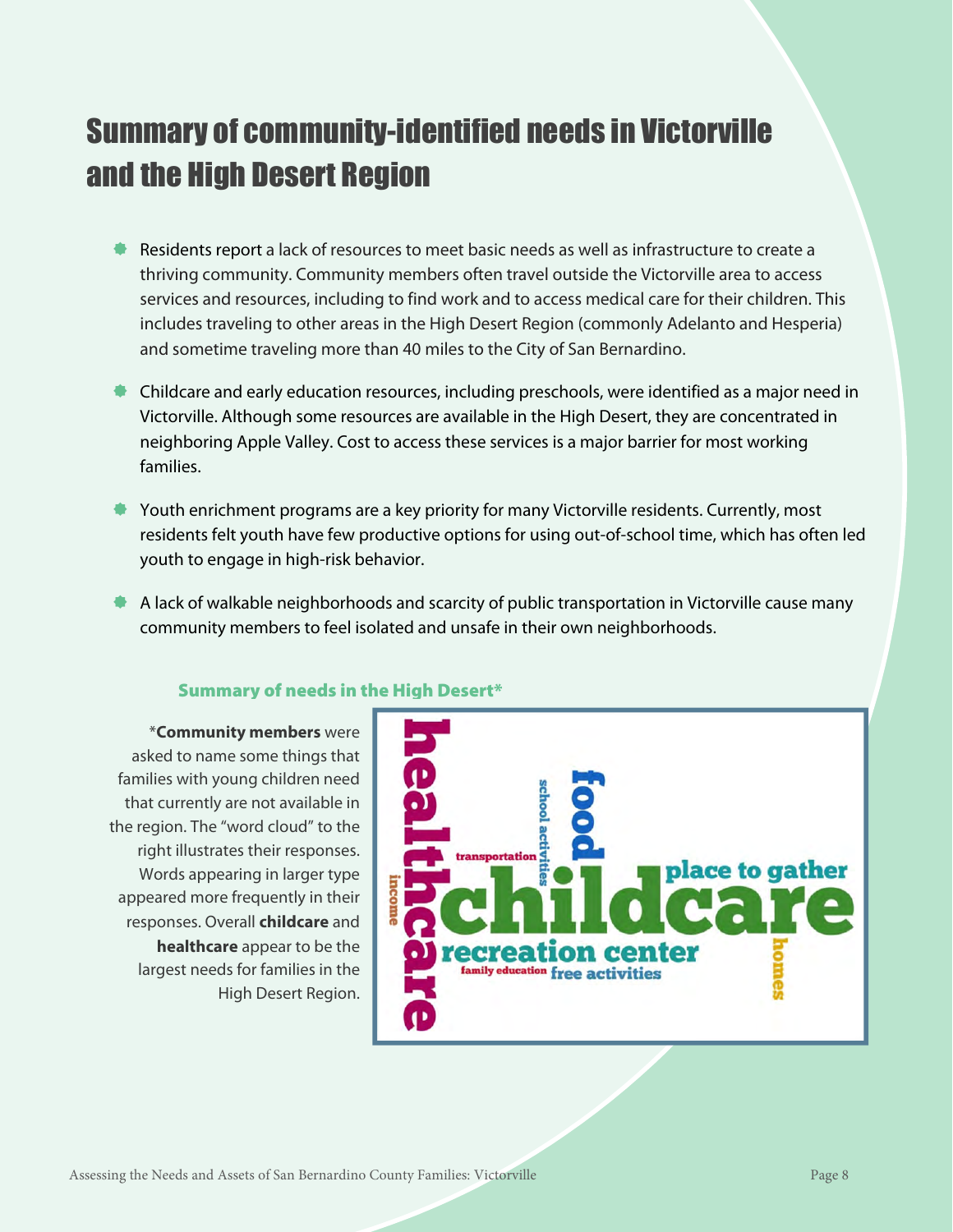### Summary and conclusions

**The community of Victorville cares deeply about the well-being of young children and their families.** Increasing the number of resources available to children 0 to 5 in Victorville as well as increasing awareness of and access to the resources that currently exist can strengthen families of young children. Asset mapping session participants also acknowledged the importance of addressing the needs of older children and youth in the High Desert as well – ultimately it will strengthen the community for all children and families.

### THANK YOU!

Many thanks to the community residents who attended this event and worked diligently to identify their community's needs and assets. We also want to thank local non-profits and churches that helped recruit community members and provided their knowledge and support every step of the way.